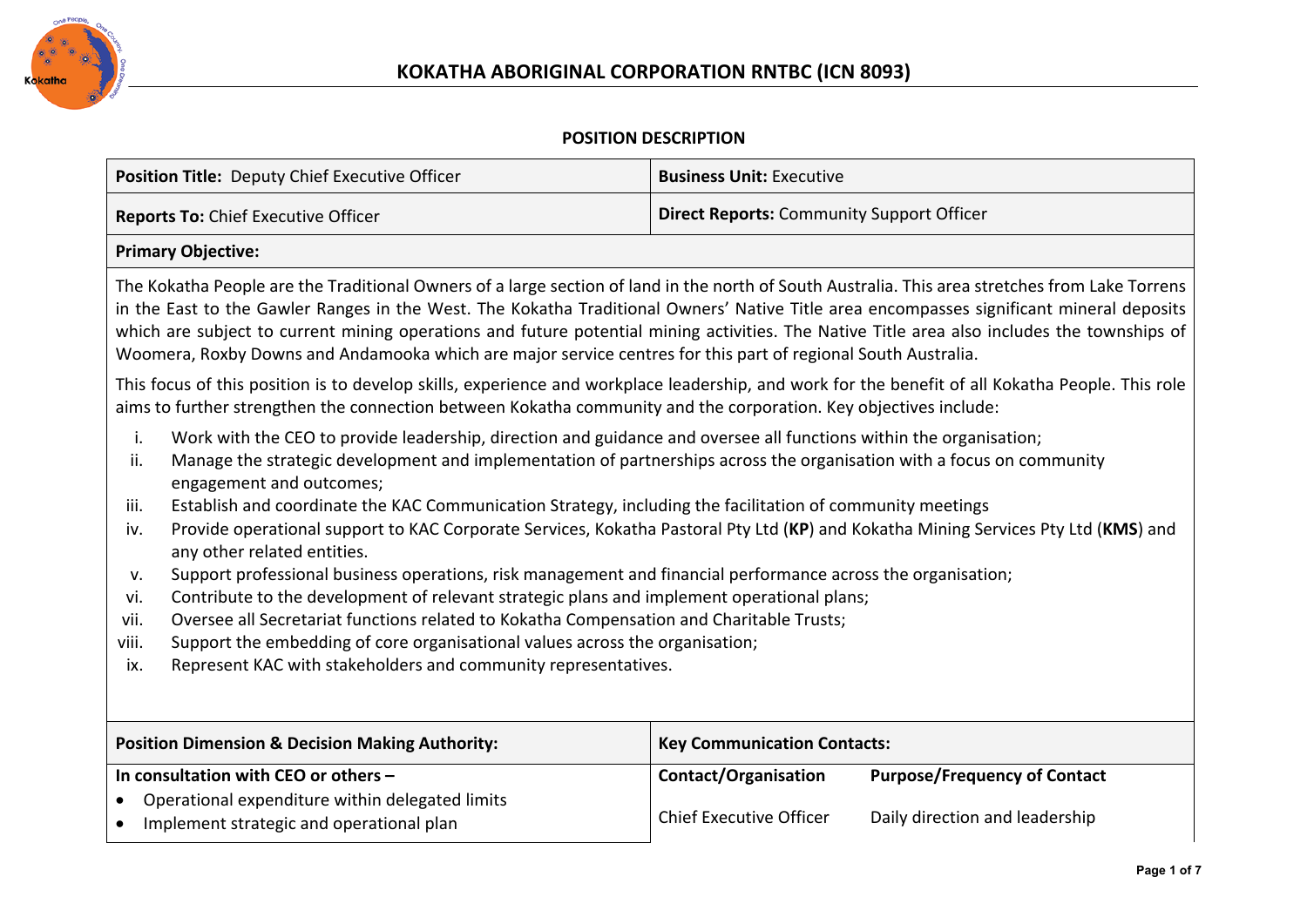

| Organisational financial performance<br>$\bullet$<br>Referred to CEO -<br>Major capital expenditure<br>٠<br><b>Strategic direction</b><br>$\bullet$<br><b>Budget setting</b><br>$\bullet$<br><b>Key Accountabilities</b> |                                                                                                                                                                                                                                                                                                                                                                                                                                                                                                                                                                                                                                                                                                                                                                                                                                                                                         | Senior Management<br>Team<br>Stakeholders<br>All staff                                                       | As required<br>As required<br>As needed and provide support where<br>appropriate                                                                                                                               |
|--------------------------------------------------------------------------------------------------------------------------------------------------------------------------------------------------------------------------|-----------------------------------------------------------------------------------------------------------------------------------------------------------------------------------------------------------------------------------------------------------------------------------------------------------------------------------------------------------------------------------------------------------------------------------------------------------------------------------------------------------------------------------------------------------------------------------------------------------------------------------------------------------------------------------------------------------------------------------------------------------------------------------------------------------------------------------------------------------------------------------------|--------------------------------------------------------------------------------------------------------------|----------------------------------------------------------------------------------------------------------------------------------------------------------------------------------------------------------------|
| <b>Key Result Area</b>                                                                                                                                                                                                   | <b>Major Activities</b>                                                                                                                                                                                                                                                                                                                                                                                                                                                                                                                                                                                                                                                                                                                                                                                                                                                                 |                                                                                                              | <b>Performance Measures:</b>                                                                                                                                                                                   |
| 1. Leadership                                                                                                                                                                                                            | Provide cultural leadership and embed cultural<br>$\bullet$<br>internally, with all Stakeholders and the community.<br>Work with the Heritage Services team to deliver<br>$\bullet$<br>cultural awareness workshops internally and<br>externally.<br>Work collaboratively to drive culturally safe and<br>$\bullet$<br>responsive services for Kokatha people referencing<br>the Code and Conduct and policy framework.<br>Support the CEO in the management,<br>$\bullet$<br>implementation, co-ordination and delivery of KAC<br>Strategic Plan.<br>Contribute to the leadership, management and<br>$\bullet$<br>operation of the organisation including partner and<br>regulator relationships, governance, compliance,<br>and organisational development.<br>Management of senior level projects delivery<br>$\bullet$<br>including business development and community<br>projects. | respect, protocols and recognition of Kokatha culture<br>finance and resource management, strategic planning | Achievement of identified key<br>$\bullet$<br>objectives<br>Demonstrated increase in positive<br>$\bullet$<br>community engagement<br>Survey results 360-degree review -<br>$\bullet$<br>quality of leadership |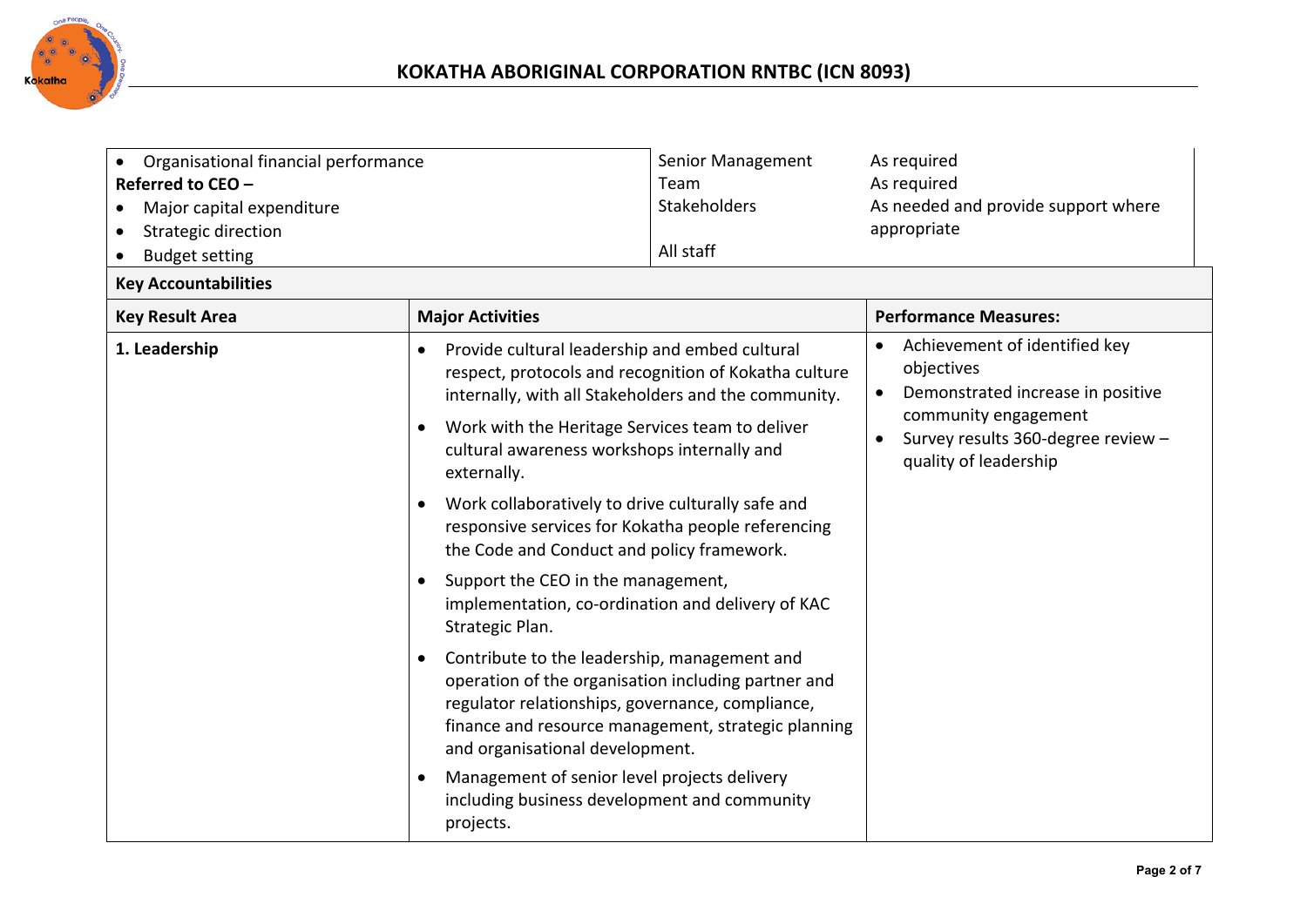

|                              | Oversee all Secretariat functions and liaise with the<br>$\bullet$<br>Kokatha Compensation, Charitable and General Trust<br>managers, boards and advisory groups.<br>Coordinate Community meetings and consultations.<br>$\bullet$                                                                                                                                                                                                                                                                                                                                                      |                                                                                                                                                                                                                                                                                                                                                                                          |
|------------------------------|-----------------------------------------------------------------------------------------------------------------------------------------------------------------------------------------------------------------------------------------------------------------------------------------------------------------------------------------------------------------------------------------------------------------------------------------------------------------------------------------------------------------------------------------------------------------------------------------|------------------------------------------------------------------------------------------------------------------------------------------------------------------------------------------------------------------------------------------------------------------------------------------------------------------------------------------------------------------------------------------|
| 2. People Management         | Develop the strategic focus of the Community Support<br>$\bullet$<br>Officer role/s, with particular attention to community<br>projects, funding and events that align to the KAC<br>strategic plan.<br>Collaborate with the Kokatha Enterprise team to<br>strengthen KAC Aboriginal workforce development,<br>and to ensure KAC attracts, retains and maximise<br>career progression opportunities for Kokatha people.<br>In partnership with other members of the<br>management team, strengthen the inclusive<br>organisational culture in alignment with the KAC<br>strategic plan. | Strategic direction is developed and<br>implemented<br>360-degree review - quality of<br>$\bullet$<br>leadership, organisational culture and<br>staff support<br>Organisational survey results<br>HR metrics data, such as retention,<br>unexplained absences are within KPI<br>limits.<br>Performance plans and learning and<br>development plans are in place for all<br>team members. |
| 3. Stakeholder relationships | Design and implement the KAC Communication and<br>Community Engagement strategy.<br>Drive Kokatha participation and procurement to<br>$\bullet$<br>maximise outcomes in these areas.<br>Strengthen relationships with key Aboriginal leaders<br>$\bullet$<br>and networks, collaborating with Aboriginal<br>communities, organisations and stakeholders.<br>Build and maintain a network of community leaders<br>$\bullet$<br>and organisations to inform KAC's practices.                                                                                                              | <b>KAC Communication and Community</b><br>$\bullet$<br>Engagement strategy designed and<br>implemented.<br>Positive feedback from stakeholders<br>Positive public relations feedback<br>$\bullet$                                                                                                                                                                                        |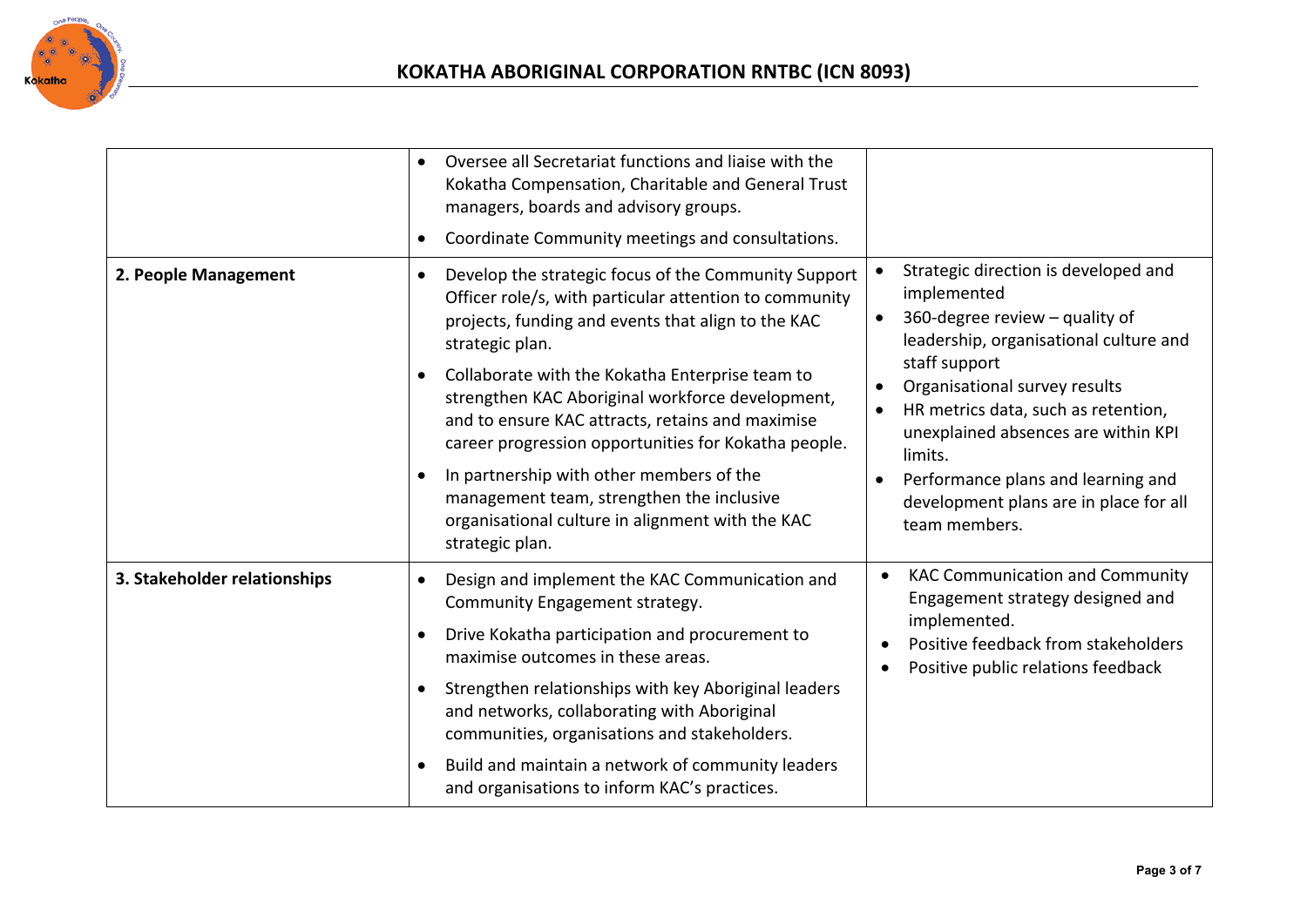

|                                                                 | $\bullet$ | Liaise with the Kokatha Compensation, Charitable and<br>General Trust managers, boards and advisory groups.                                                                                      |           |                                          |
|-----------------------------------------------------------------|-----------|--------------------------------------------------------------------------------------------------------------------------------------------------------------------------------------------------|-----------|------------------------------------------|
|                                                                 | $\bullet$ | Co-ordinate corporate responses to external<br>stakeholders on matters that impact the Kokatha<br>community.                                                                                     |           |                                          |
|                                                                 | $\bullet$ | Develop strong community relationships and ensure<br>community feedback is heard within the organisation.                                                                                        |           |                                          |
|                                                                 | $\bullet$ | Contribute to Kokatha' reputation as a professional<br>organisation through effective public relations,<br>partner relationship development and community and<br>media outreach programs.        |           |                                          |
|                                                                 | $\bullet$ | Develop, maintain and enhance partnerships with key<br>government, community and other stakeholders to<br>ensure that opportunities to benefit the organisation<br>are identified and developed. |           |                                          |
|                                                                 | $\bullet$ | Ensure all stakeholders are informed and updated, as<br>appropriate.                                                                                                                             |           |                                          |
| financial<br>4.<br><b>Budgetary</b><br>and<br><b>Management</b> | $\bullet$ | Support the achievement of the business objectives<br>while maintaining effective cost controls.                                                                                                 | $\bullet$ | Achievement of budgetary<br>requirements |
|                                                                 | $\bullet$ | Ensure funding applications are developed in line with<br>KAC financial requirements.                                                                                                            |           | Unqualified audit reports                |
|                                                                 | $\bullet$ | Seek and pursue external funding opportunities.                                                                                                                                                  |           |                                          |
|                                                                 | $\bullet$ | Contribute to the financial management of the<br>organisation<br>including planning,<br>budgeting<br>and<br>reporting.                                                                           |           |                                          |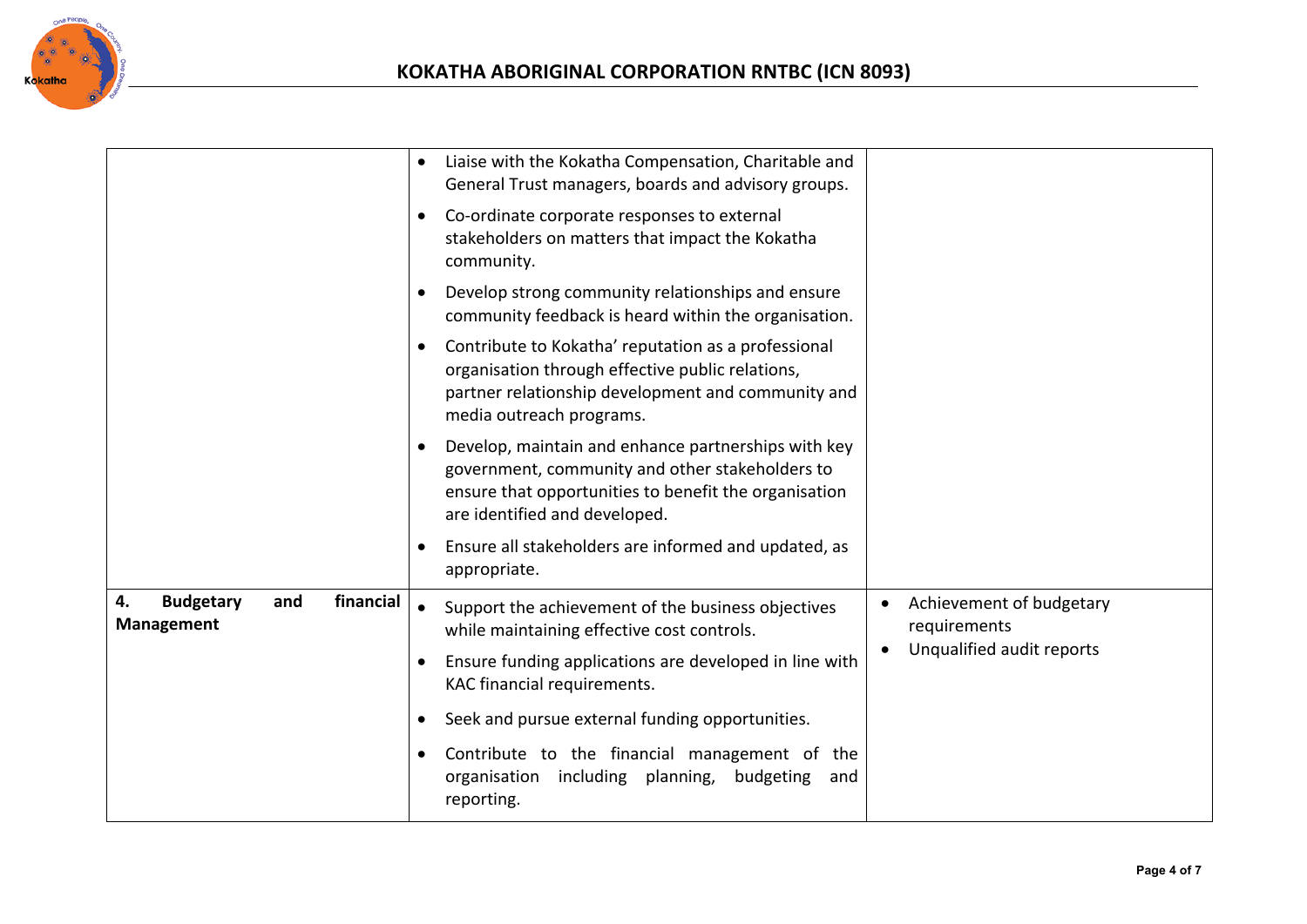

| <b>5. Operational Management</b> | Support the creation, implementation and<br>$\bullet$<br>maintenance of high-quality service standards and<br>initiatives, ensuring that all organisational service and<br>project outcomes are met.                                                                | Achievement of performance targets<br>$\bullet$                                                                     |
|----------------------------------|---------------------------------------------------------------------------------------------------------------------------------------------------------------------------------------------------------------------------------------------------------------------|---------------------------------------------------------------------------------------------------------------------|
|                                  | Support Corporate Services Manager<br>efficient<br>$\bullet$<br>management of KAC central administration functions<br>including finance, office operations, human resources,<br>staff<br>induction,<br>information<br>technology,<br>communications, and logistics. |                                                                                                                     |
|                                  | identification<br>appropriate<br>risk<br>Ensure<br>and<br>$\bullet$<br>management systems are in place and monitored<br>across the organisation.                                                                                                                    |                                                                                                                     |
|                                  | Contribute to the leadership of policy and change<br>$\bullet$<br>management, including the development, direction,<br>implementation and delivery of programs to achieve<br>desired outcomes.                                                                      |                                                                                                                     |
| 6. Compliance                    | Ensure compliance with statutory and regulatory<br>$\bullet$<br>requirements, funding agreements and performance<br>standards.                                                                                                                                      | Nil compliance issues.                                                                                              |
|                                  | Ensure all practices are professional, ethical, and<br>$\bullet$<br>comply with relevant legislative requirements and<br>professional standards.                                                                                                                    |                                                                                                                     |
| 7. Reports and Statistics        | Provide performance reporting on services and<br>$\bullet$<br>projects to the CEO and other stakeholders as<br>required.                                                                                                                                            | Accuracy and timeliness of qualitative<br>$\bullet$<br>reports<br>Accuracy and timeliness of statistical<br>reports |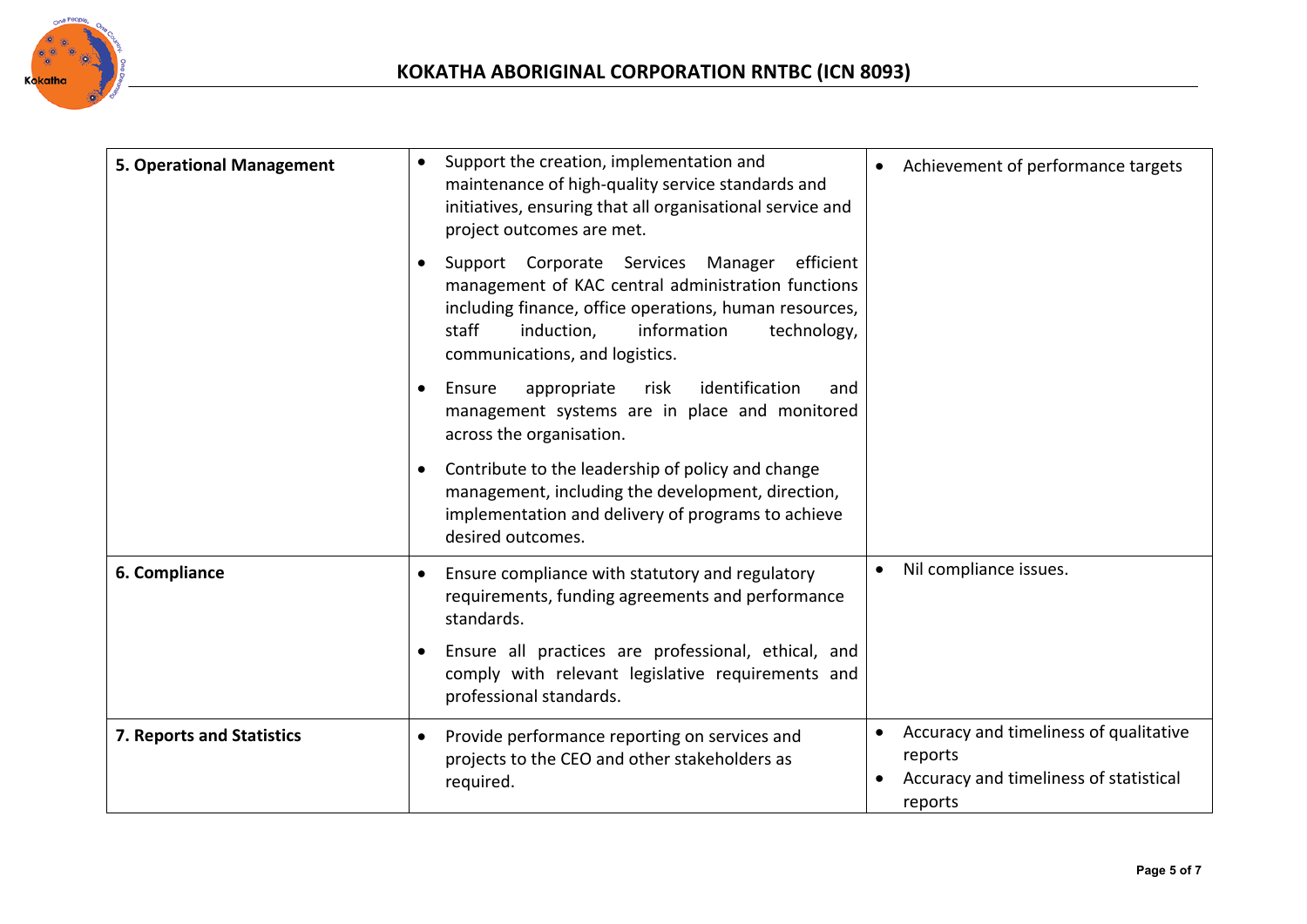

| 8. Systems, Policy and Procedure<br>Development | Support the development of systems, policies and $\bullet$<br>procedures to ensure high-quality services and<br>effective project management in line with the<br>organisation's strategic objectives. | Development of systems to provide<br>consistent and high standards of<br>compliance with policies and best<br>practice |
|-------------------------------------------------|-------------------------------------------------------------------------------------------------------------------------------------------------------------------------------------------------------|------------------------------------------------------------------------------------------------------------------------|
|                                                 |                                                                                                                                                                                                       |                                                                                                                        |

| <b>Key Challenges:</b>                                                                                                                                                                                                                                                                                                                                                                                                                                                                                                                                                                                              | <b>Person Specification: Qualifications &amp; Experience</b>                                                                                                                                                                                                                                                                                                                                                                                                                                                                                                                                                                                                                                                                                                                                                                                                                                                                                                                                                                                                                                                                                                                                                                                                                                                                                                                                                  |
|---------------------------------------------------------------------------------------------------------------------------------------------------------------------------------------------------------------------------------------------------------------------------------------------------------------------------------------------------------------------------------------------------------------------------------------------------------------------------------------------------------------------------------------------------------------------------------------------------------------------|---------------------------------------------------------------------------------------------------------------------------------------------------------------------------------------------------------------------------------------------------------------------------------------------------------------------------------------------------------------------------------------------------------------------------------------------------------------------------------------------------------------------------------------------------------------------------------------------------------------------------------------------------------------------------------------------------------------------------------------------------------------------------------------------------------------------------------------------------------------------------------------------------------------------------------------------------------------------------------------------------------------------------------------------------------------------------------------------------------------------------------------------------------------------------------------------------------------------------------------------------------------------------------------------------------------------------------------------------------------------------------------------------------------|
| Providing cultural leadership across the organisation<br>Ensuring community voices are heard across diverse<br>communities over a large geographical service footprint<br>Creating strong partnerships and relationships with the local<br>community; government and business stakeholders<br>Increase Kokatha community communication, engagement<br>and participation<br>Build Kokatha community representation and leadership<br>base<br>Develop coordinated responses to intersecting issues<br>$\bullet$<br>Increase the cultural competency of the organisation<br>Secure aligned external funding agreements | Aboriginality<br>٠<br>Deep knowledge and understanding of Kokatha Native Title, heritage,<br>language, lore and culture.<br>Strong contemporary knowledge of Aboriginal culture, aspirations and<br>self-determination and the ability to provide cultural leadership across<br>the organisation, and among stakeholders and communities<br>Tertiary qualification in a relevant discipline or relevant experience<br>Ability to effectively engage and work with the Kokatha community for<br>the benefit of all Kokatha people<br>Demonstrated ability to build strong and productive relationships with<br>Kokatha peoples and KAC stakeholder communities<br>Understanding of and commitment good governance practices<br>Experience in effectively leading services and/or projects including<br>building partnerships with regulators and government agencies.<br>Proven commercial management skills including managing budgets and<br>financial reporting.<br>Demonstrated ability to lead and manage teams, to mentor and<br>empower staff and to build a culture of engagement and success.<br>Ability to hold all relevant security clearances such as National Police<br>Check, Working with Children clearance etc.<br>Willingness to undertake further training and study to enhance<br>leadership skills and development<br>Current valid Driver's license, minimum of Class "C" or equivalent |